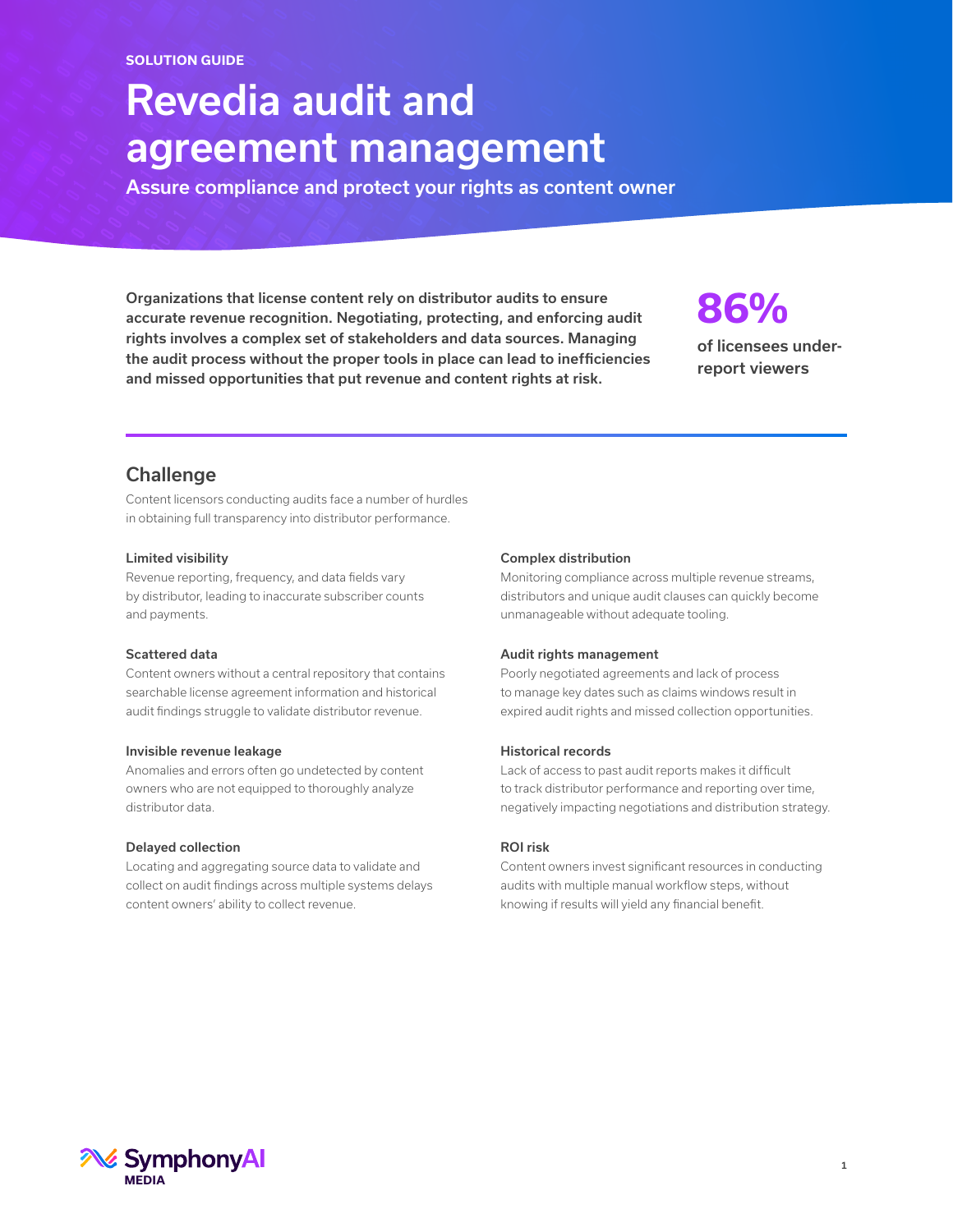



# Solution

As an internationally recognized leader in media audits, SymphonyAI Media has developed innovative auditing software that revolutionizes licensing revenue. The Revedia SaaS platform gives you the power to complete every audit quickly and confidently so you can assure you're making the most of your audit rights.

- Readily verify distributor-reported data
- View, manage, and exercise audit rights
- > Document findings for easy reference
- > Automatically track key audit-related events
- > Expedite reconciliation and issue resolution
- Understand trends and anomalies over time
- Centrally manage all OTT and linear audits



# **Capabilities**

Revedia's robust audit capabilities provide the workflow automation, streamlined data, and actionable reporting content owners need to take control of their audits. By aggregating supporting relevant data and documents in one place, Revedia gives you instant access to every detail you need to access for end-to-end audit process efficiency. Leading media and entertainment organizations strategically leverage Revedia to make data-based licensing decisions and maximize the value of every distribution partnership.

### Centralized data:

Access relevant billing and subscriber data at any point in the audit process to accelerate negotiation, collection, and post-audit resolution.

- Maintain audit trail logs for easy reporting during claims windows, collections, and strategic planning
- Reverse engineer your distributor payment and billing methods to ensure agreement compliance
- Tag reports and notate results to determine escalation protocol
- > Aggregate historic audit results for an accurate, up-to-date, single source of truth
- Receive reminders and alerts so you never miss an opportunity to exercise audit rights

#### Revenue reconciliation:

Reduce the time it takes to resolve issues identified before, during, and after the audit process.

- Automatically detect revenue anomalies that can lead to inaccurate payments
- > Quickly locate and disseminate documentation to support findings with granular data
- Expedite collections with Revedia's integrated billing and accounting capabilities
- Allow financial, legal, sales, and other teams to access relevant audit information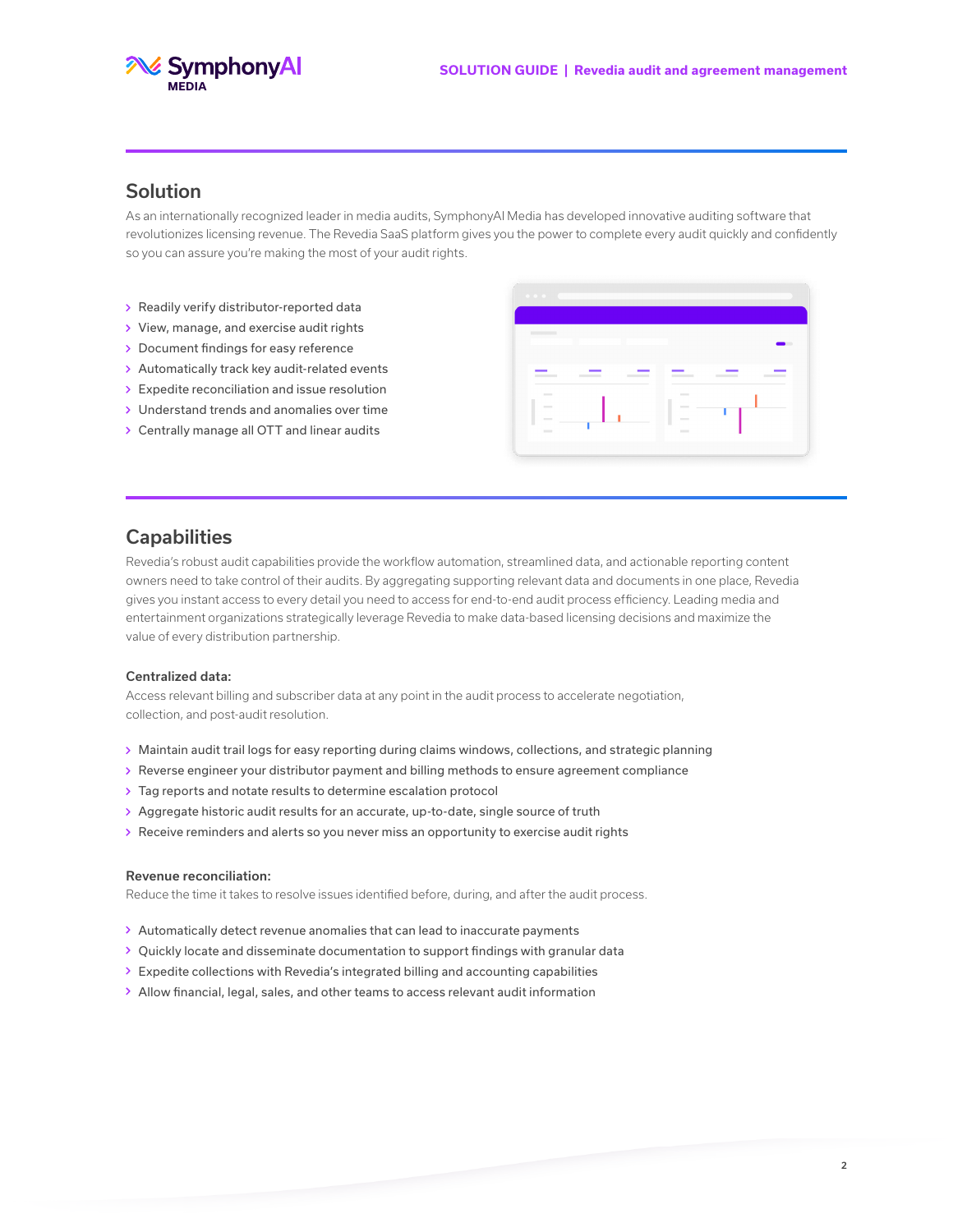

#### Distributor analysis:

Integrate your audit findings with comprehensive revenue data for a full picture of distributor performance and licensing strategy.

- Compare performance across distributors, platforms, and time periods
- > Track variance types to understand recurring issues and trends
- Leverage audit report records during renewals and negotiations
- $\rightarrow$  Identify which distributors and revenue models perform best

#### Enterprise security:

Protect your most valuable, sensitive data and control user access with advanced security features.

- > Secure, cloud-based data storage
- > Enterprise grade data encryption
- Granular user-based access roles
- Fully SOC compliant

#### Professional support:

Whether you conduct audits internally, through a third party, or in partnership with SymphonyAI Media, our managed services division can provide support where you need it most.

- > Over 30 years of experience serving leading media organizations
- > Professional services team consistently given top client ratings
- > Audits conducted by trusted, experienced industry professionals
- More than 1,500 global distributor relationships
- $\rightarrow$  Implementation, deployment, and support to ease adoption

# **Benefits**

#### Revenue assurance:

Monitor, verify, and accurately collect revenue for the content you own no matter how complex or diverse revenue sharing agreements become.

#### Actionable findings:

Detailed documentation and integrated source data simplify revenue verification and reconciliation.

#### Process efficiency:

Organizations that upgrade to Revedia improve efficiency by an average of 3x and regularly reduce the hours required to complete tasks by 40%.

#### Collaboration:

Manage audit workflows, licensing agreements, and revenue data in one place to improve working relationships across teams.

#### Future-proofing:

New features and upgrades are regularly deployed from the cloud to bring you the latest, greatest functionality without disrupting business.

#### Deployment:

Revedia is a multi-tenant SaaS solution for efficient, hasslefree adoption and use. Our proven onboarding process assures efficient transition from prior systems.